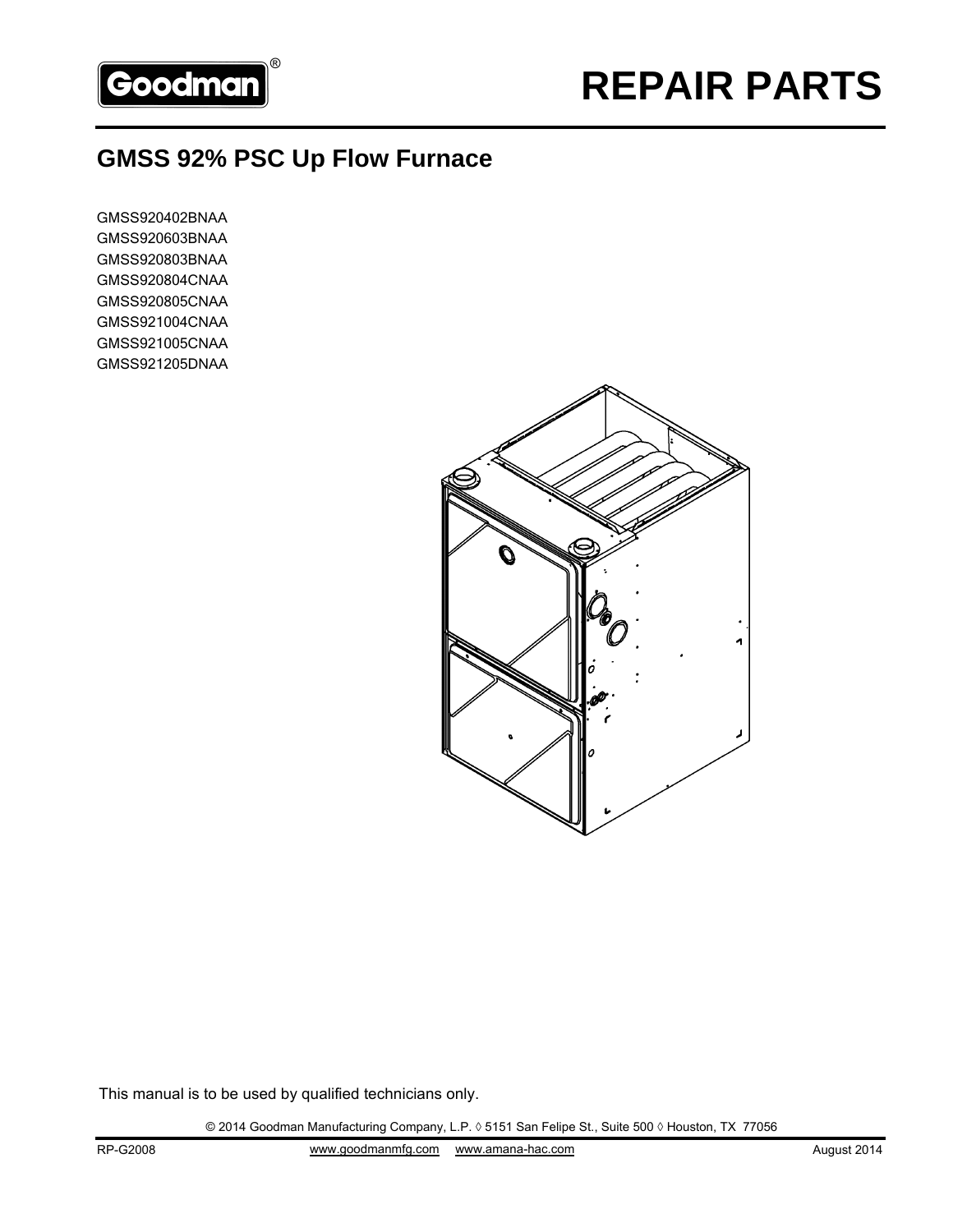#### **Index**

| <b>Functional Parts List</b> |  |
|------------------------------|--|
| Illustration and Parts       |  |

*Views shown are for parts illustrations only, not servicing procedures*

Short 90% Furnace Project

#### **Text Codes:**

AR - As Required NA - Not Available NS - Not Shown 00000000 - See Note QTY - Quantity Example (QTY 3) (If Quantity not shown, Quantity = 1) M - Model Example (M1) (If M Code not shown, then part is used on all Models)

#### **Expanded Model Nomenclature:**

 Example M1 - Model#1 M2 - Model#2 M3 - Model#3

Goodman Manufacturing Company, L.P. is not responsible for personal injury or property damage resulting from improper service. Review all service information before beginning repairs.

Warranty service must be performed by an authorized technician, using authorized factory parts. If service is required after the warranty expires, Goodman Manufacturing Company, L.P. also recommends contacting an authorized technician and using authorized factory parts.

Goodman Manufacturing Company, L.P. reserves the right to discontinue, or change at any time, specifications or designs without notice or without incurring obligations.

For assistance within the U.S.A. contact: Consumer Affairs Department Goodman Manufacturing Company, L.P. 7401 Security Way Houston, Texas 77040 877-254-4729-Telephone 713-863-2382-Facsimile

International Division International Division<br>Goodman Manufacturing Company, L.P. 7401 Security Way Houston, Texas 77040 713-861-2500-Telephone 713-863-2382-Facsimile For assistance outside the U.S.A. contact: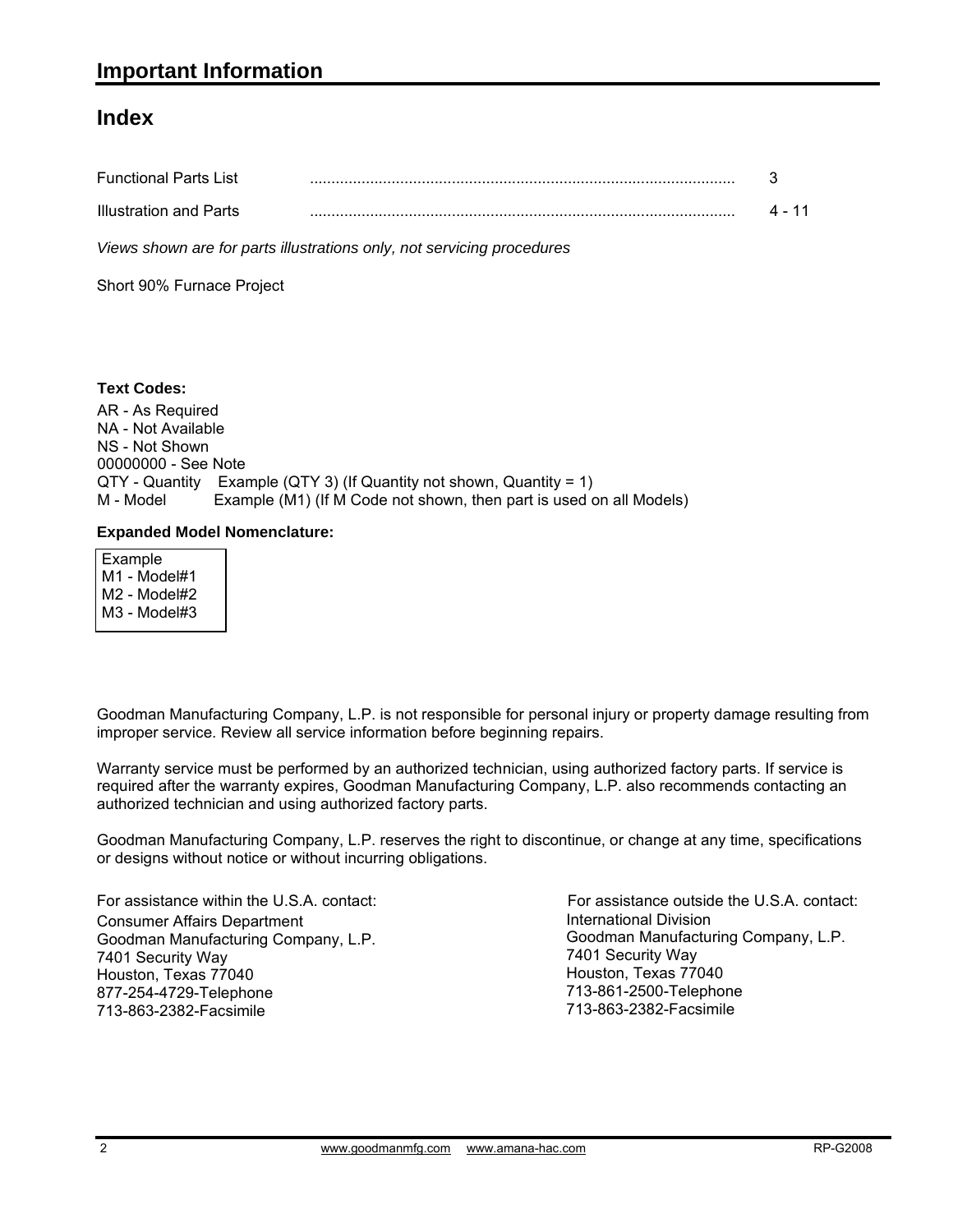### **Functional Parts**

| Part<br>No: | <b>Description:</b>                                  |                                    |
|-------------|------------------------------------------------------|------------------------------------|
|             |                                                      | <b>Expanded Model Nomenclature</b> |
| 0163F00017  | BECKETT BURNER (QTY A/R)                             | M1 - GMSS920402BNAA                |
| 0271F00161  | BLOWER SHELL & WHEEL ASSY (M5, M7)                   |                                    |
| 0271F00163  | BLOWER SHELL & WHEEL ASSY (M8)                       | M2 - GMSS920603BNAA                |
| 2939204     | BLWR SCROLL 10X10 (M4, M6)                           | M3 - GMSS920803BNAA                |
| 2939203     | BLWR SCROLL 10X8 (M1, M2, M3)                        | M4 - GMSS920804CNAA                |
|             | CAP125000370VAP CAP, 12.5 MFD/370V/OVAL (M1, M2, M3) | M5 - GMSS920805CNAA                |
|             | CAP150000370VAP CAP, 15 MFD/370V/OVAL (M5, M7, M8)   | M6 - GMSS921004CNAA                |
|             | CAP200000370VAP CAP, 20 MFD/370V/OVAL (M4, M6)       | M7 - GMSS921005CNAA                |
| 0130F00010  | <b>FLAME SENSOR</b>                                  | M8 - GMSS921205DNAA                |
| 0151M00037  | GAS VALVE                                            |                                    |
| 0257F00286  | HEAT EXCHANGER ASSY (M8)                             |                                    |
| 0257F00283  | HEAT EXCHANGER ASSY (M2)                             |                                    |
| 0257F00295  | HEAT EXCHANGER ASSY (M1)                             |                                    |
| 0257F00296  | HEAT EXCHANGER ASSY (M4, M5)                         |                                    |
| 0257F00211  | HEAT EXCHANGER ASSY (M3)                             |                                    |
| 0257F00281  | HEAT EXCHANGER ASSY (M6, M7)                         |                                    |
| B1370818    | <b>INTERLOCK SWITCH</b>                              |                                    |
| 10123539    | MANUAL RESET LIMIT - ROS (M3, M5, M6,<br>M7)         |                                    |
| 10123517    | <b>MANUAL RESET LIMIT - ROS (M1)</b>                 |                                    |
| 10123534    | MANUAL RESET LIMIT - ROS (M4)                        |                                    |
| 0130F00124  | MANUAL RESET LIMIT - ROS (M8)                        |                                    |
| 10123530    | MANUAL RESET LIMIT - ROS (M2)                        |                                    |
| 0131F00038  | MOTOR, 1/2 HP (M4, M6)                               |                                    |
| 0131F00027  | MOTOR, 1/3HP, 4SP, 6PL (M1, M2, M3)                  |                                    |
| 0131F00031  | MOTOR, 3/4 HP (M5, M7, M8)                           |                                    |
| PCBBF134    | PCB, IGNITION, HSI, INTEG                            |                                    |
| 0130F00469  | PRESSURE SWITCH (-.1 / -.75) (M8)                    |                                    |
| 0130F00476  | PRESSURE SWITCH (-.1 / -.85) (M1)                    |                                    |
| 0130F00480  | PRESSURE SWITCH (-.1 / -1.2) (M2, M3, M4,<br>M5)     |                                    |
| 0130F00479  | PRESSURE SWITCH (-.1 / -.97) (M6, M7)                |                                    |
| 20162907    | PRIMARY LIMIT (M7)                                   |                                    |
| 20162903    | PRIMARY LIMIT - BLUE (M5, M6)                        |                                    |
| 0130F00038  | PRIMARY LIMIT - LT BLUE 120° (AUX) (QTY 2)           |                                    |
| 0130F00036  | PRIMARY LIMIT - PINK (M1, M2, M4)                    |                                    |
| 20162906    | PRIMARY LIMIT - WHITE (M3)                           |                                    |
| 20162904    | PRIMARY LIMIT-TEMPERATURE CONTROL<br>(M8)            |                                    |
| 0130F00008  | SINI IGNITOR                                         |                                    |
| 0130M00140  | TRANSFORMER, 120V TO 24V,40VA                        |                                    |
| 0150M00042  | WHEEL, BLOWER (10 X 10) (M4, M6)                     |                                    |
| 0150M00043  | WHEEL, BLOWER (10 X 8) (M1, M2, M3)                  |                                    |

#### **SPECIAL PARTS**

0161F00000P GOODMAN NAMEPLATE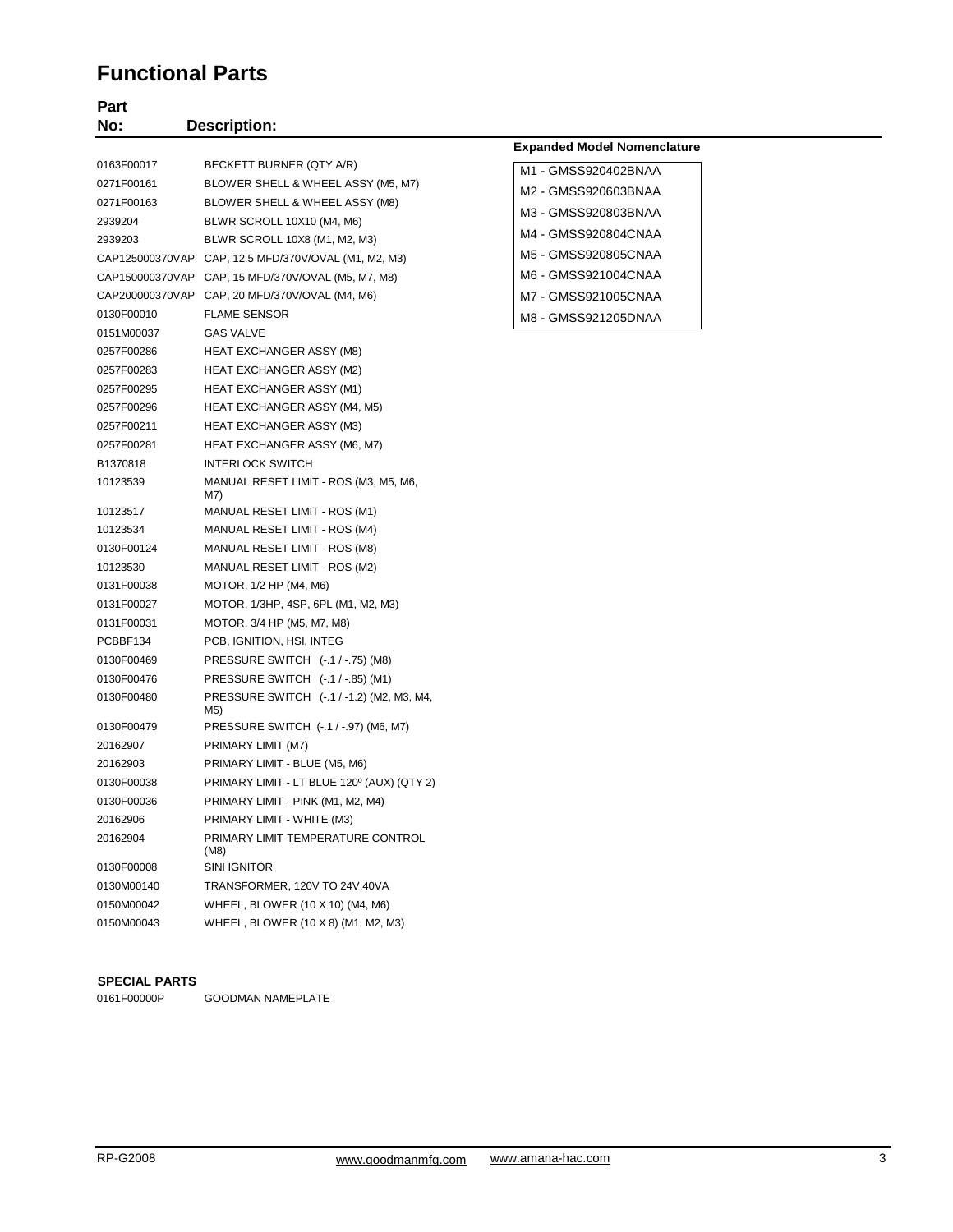# **Cabinet**

Image 1



122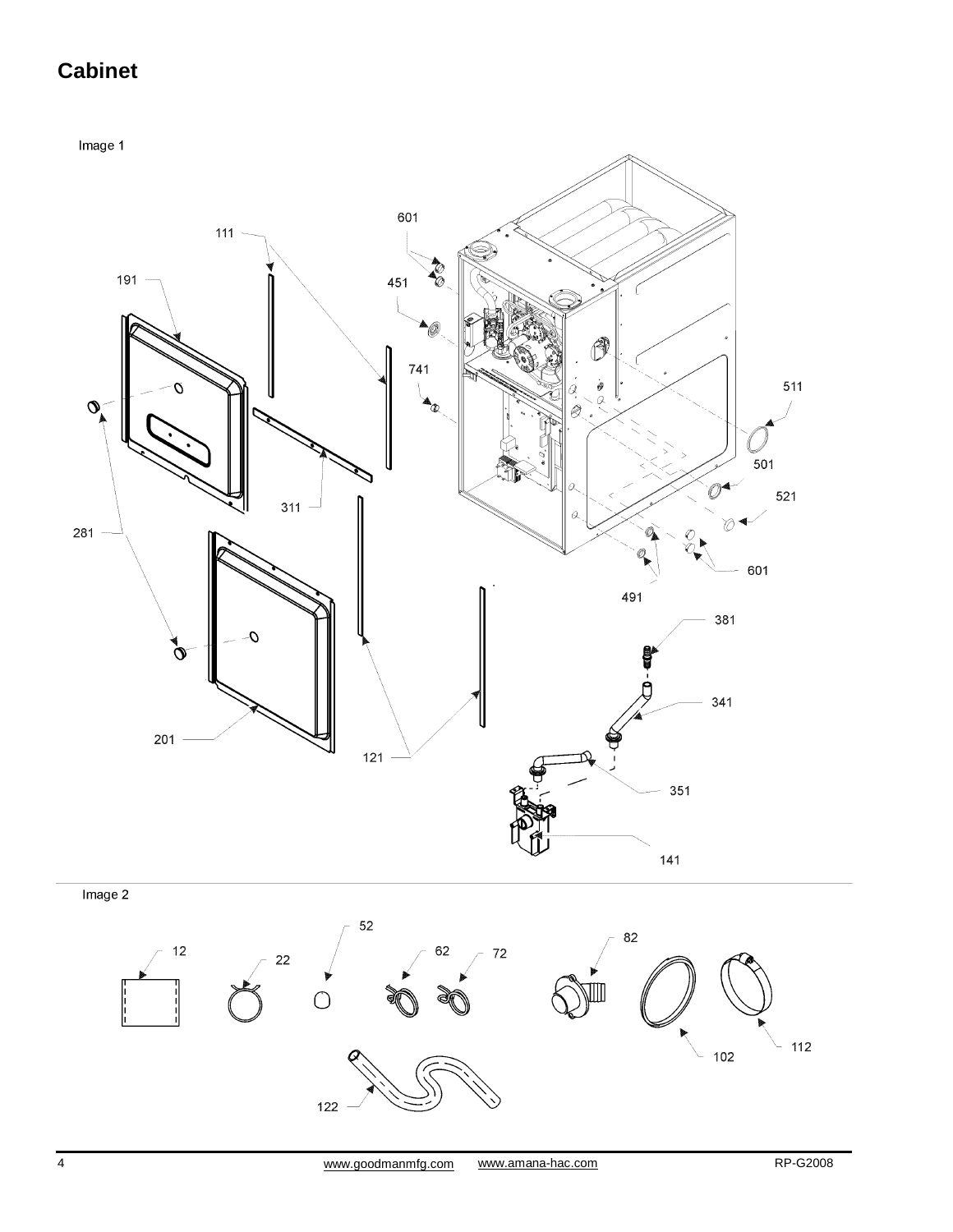## **Cabinet**

|                     | <b>Ref. Part</b>                   |                                       | Ref. Part |                     |  |  |
|---------------------|------------------------------------|---------------------------------------|-----------|---------------------|--|--|
|                     | No: No:                            | <b>Description:</b>                   | No: No:   | <b>Description:</b> |  |  |
|                     | Image 1:                           |                                       |           |                     |  |  |
| 111                 | 0154F00024                         | GASKET (QTY 2)                        |           |                     |  |  |
| 121                 | 0154F00023                         | GASKET (QTY 2)                        |           |                     |  |  |
| 141                 | 0161F00046                         | <b>DRAIN TRAP</b>                     |           |                     |  |  |
| 191                 | 0121F00292DG                       | DOOR ACCESS 21" PNT (M4, M5, M6, M7)  |           |                     |  |  |
| 191                 | 0121F00291DG                       | DOOR, ACCESS 17.5 PNT (M1, M2, M3)    |           |                     |  |  |
| 191                 | 0121F00293DG                       | DOOR, ACCESS 24.5" PNT (M8)           |           |                     |  |  |
| 201                 | 0121F00288DG                       | DOOR, BLOWER 17.5" PNT (M1, M2, M3)   |           |                     |  |  |
| 201                 | 0121F00289DG                       | DOOR, BLOWER 21" PNT (M4, M5, M6, M7) |           |                     |  |  |
| 201                 | 0121F00290DG                       | DOOR, BLOWER 24.5" PNT (M8)           |           |                     |  |  |
| 281                 | B1392139                           | VIEW PORT BUSHING-BLOWER DOOR (QTY 2) |           |                     |  |  |
| 311                 | 0154F00020                         | DECK GASKET (M1, M2, M3)              |           |                     |  |  |
| 311                 | 0154F00021                         | DECK GASKET (M4, M5, M6, M7)          |           |                     |  |  |
| 311                 | 0154F00022                         | DECK GASKET (M8)                      |           |                     |  |  |
| 341                 | 0164F00007                         | <b>ELBOW/TRAP HOSE</b>                |           |                     |  |  |
| 351                 | 0164F00006                         | <b>COVER/TRAP HOSE</b>                |           |                     |  |  |
| 381                 | 0161F00047                         | <b>BARDED HOSE COUPLING</b>           |           |                     |  |  |
| 451                 | M0501301                           | PIPE GROMMET                          |           |                     |  |  |
| 491                 | M0570808                           | BUTTON PLUG (QTY 3)                   |           |                     |  |  |
| 501                 | M0570806                           | <b>BUTTON PLUG</b>                    |           |                     |  |  |
| 511                 | M0570807                           | <b>BUTTON PLUG</b>                    |           |                     |  |  |
| 521                 | 0161M00027                         | HOLE PLUG (M1, M2, M3, M6, M7)        |           |                     |  |  |
| 601                 | B1392021                           | PLASTIC PLUG, 1" (2713-BLK) (QTY 4)   |           |                     |  |  |
| 741                 | B1392104                           | UNIVERSAL BUSHING UB 875              |           |                     |  |  |
| ΝS                  | M0310345                           | BUTTON PLUG (QTY 2)                   |           |                     |  |  |
| ΝS                  | 0161F00000P                        | <b>GOODMAN NAMEPLATE</b>              |           |                     |  |  |
| <b>NS</b>           | 0163M00049                         | HOSE CLAMP (QTY 2)                    |           |                     |  |  |
| Image 2:            |                                    |                                       |           |                     |  |  |
| 12                  | 10254303                           | RUBBER COUPLING                       |           |                     |  |  |
| 22                  | M0119207                           | HOSE CLAMP (QTY 3)                    |           |                     |  |  |
| 52                  | A1781105                           | VINYL CAP .500                        |           |                     |  |  |
| 62                  | B1810011                           | HOSE CLAMP 1.25                       |           |                     |  |  |
| 72                  | B1810005                           | VINYL CAP CLAMP                       |           |                     |  |  |
| 82                  | 0161F00048                         | 45 DEGREE BARB/PVC PIPE COUPLING      |           |                     |  |  |
| 102                 | M0570807                           | <b>BUTTON PLUG</b>                    |           |                     |  |  |
| 112                 | 0163M00049                         | HOSE CLAMP (QTY 2)                    |           |                     |  |  |
| 122                 | 0164M00002                         | PRESSURE SWITCH HOSE                  |           |                     |  |  |
|                     | <b>Expanded Model Nomenclature</b> |                                       |           |                     |  |  |
|                     | M1 - GMSS920402BNAA                |                                       |           |                     |  |  |
|                     | M2 - GMSS920603BNAA                |                                       |           |                     |  |  |
|                     | M3 - GMSS920803BNAA                |                                       |           |                     |  |  |
| M4 - GMSS920804CNAA |                                    |                                       |           |                     |  |  |
|                     | M5 - GMSS920805CNAA                |                                       |           |                     |  |  |
|                     | MC CMCCOOLOGACNIAA                 |                                       |           |                     |  |  |

- M6 GMSS921004CNAA
- M7 GMSS921005CNAA
- M8 GMSS921205DNAA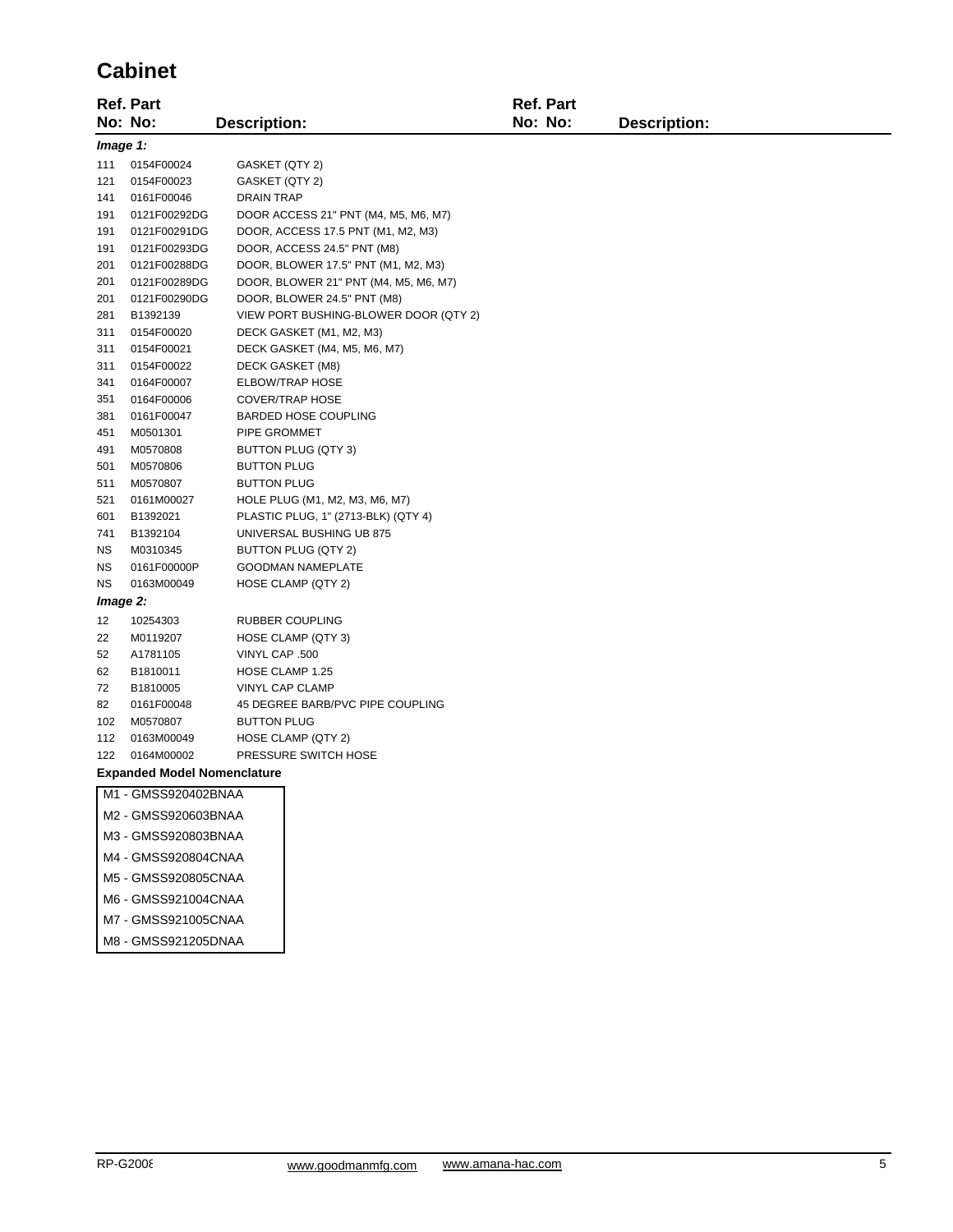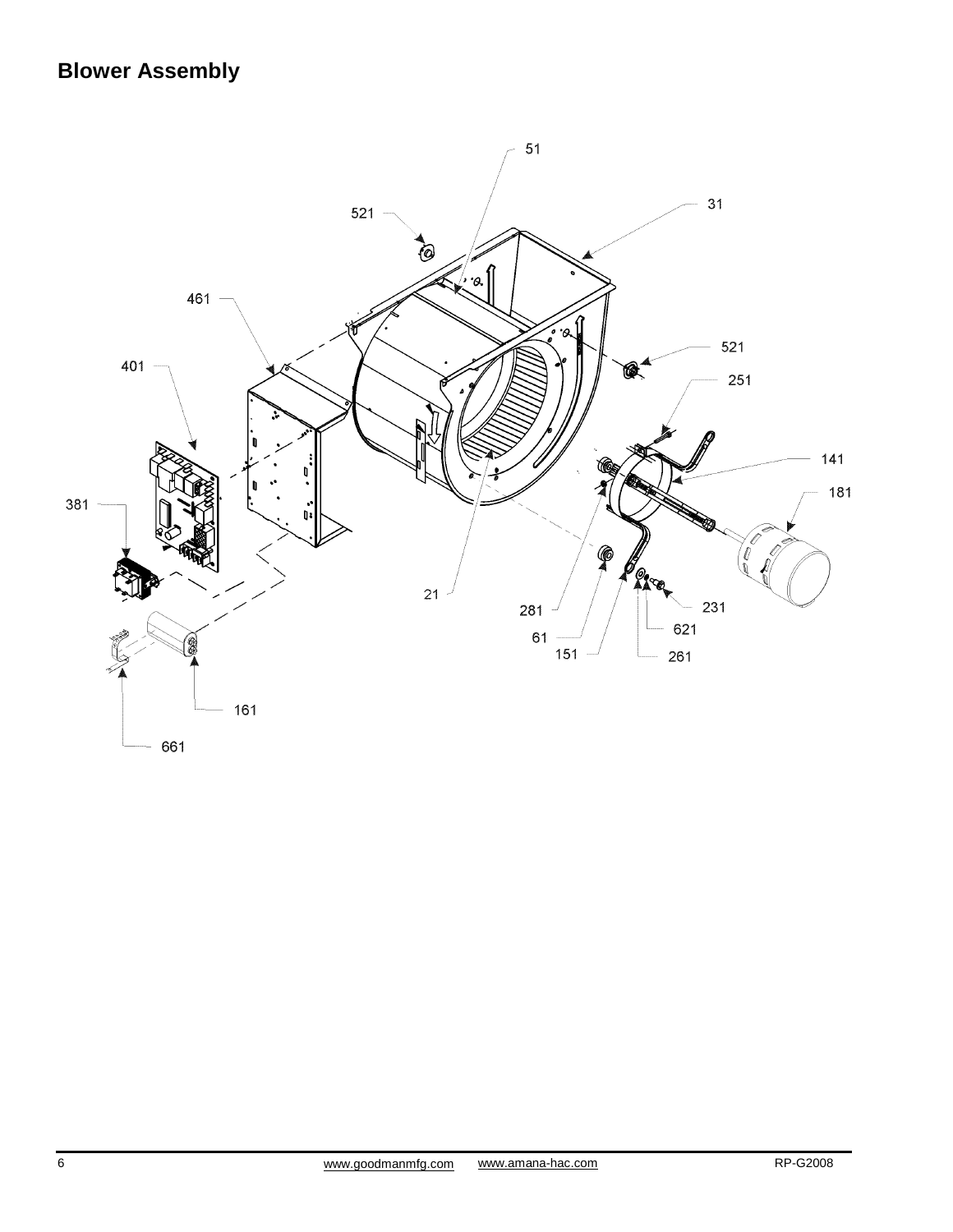## **Blower Assembly**

|                                    | <b>Ref. Part</b><br><b>Ref. Part</b> |                     |                                                      |         |                     |
|------------------------------------|--------------------------------------|---------------------|------------------------------------------------------|---------|---------------------|
|                                    | No: No:                              | <b>Description:</b> |                                                      | No: No: | <b>Description:</b> |
|                                    | Image 1:                             |                     |                                                      |         |                     |
| 21                                 | 0150M00042                           |                     | WHEEL, BLOWER (10 X 10) (M4, M6)                     |         |                     |
| 21                                 | 0150M00043                           |                     | WHEEL, BLOWER (10 X 8) (M1, M2, M3)                  |         |                     |
| 31                                 | 0271F00161                           |                     | BLOWER SHELL & WHEEL ASSY (M5, M7)                   |         |                     |
| 31                                 | 0271F00163                           |                     | BLOWER SHELL & WHEEL ASSY (M8)                       |         |                     |
| 31                                 | 2939204                              |                     | BLWR SCROLL 10X10 (M4, M6)                           |         |                     |
| 31                                 | 2939203                              |                     | BLWR SCROLL 10X8 (M1, M2, M3)                        |         |                     |
| 51                                 | 764741F                              |                     | BLOWER BLOCK-OFF 10 X 10 (M4, M6)                    |         |                     |
| 51                                 | 764740                               |                     | BLWR BLK-OFF, 10X8 (M1, M2, M3)                      |         |                     |
| 61                                 | A4002702                             |                     | BLOWER MOTOR GROMMET (M5, M7, M8)                    |         |                     |
| 141                                | 10441601                             |                     | MOTOR MOUNT BAND (M5, M7, M8)                        |         |                     |
| 151                                | 10441501                             |                     | MOTOR MOUNT ARM (M5, M7, M8)                         |         |                     |
| 161                                |                                      |                     | CAP125000370VAP CAP, 12.5 MFD/370V/OVAL (M1, M2, M3) |         |                     |
| 161                                |                                      |                     | CAP150000370VAP CAP, 15 MFD/370V/OVAL (M5, M7, M8)   |         |                     |
| 161                                |                                      |                     | CAP200000370VAP CAP, 20 MFD/370V/OVAL (M4, M6)       |         |                     |
| 181                                | 0131F00038                           |                     | MOTOR, 1/2 HP (M4, M6)                               |         |                     |
| 181                                | 0131F00027                           |                     | MOTOR, 1/3HP, 4SP, 6PL (M1, M2, M3)                  |         |                     |
| 181                                | 0131F00031                           |                     | MOTOR, 3/4 HP (M5, M7, M8)                           |         |                     |
| 231                                | M0221461                             |                     | TC SCREW (M5, M7, M8)                                |         |                     |
| 231                                | M0250558                             |                     | TC SCREW (M1, M2, M3, M4, M6)                        |         |                     |
| 251                                | M0267144                             |                     | MACHINE SCREW (M5, M7, M8)                           |         |                     |
| 261                                | M0274008                             |                     | FLAT WASHER (M5, M7, M8)                             |         |                     |
| 281                                | M0282015                             |                     | KEPS NUT (M5, M7, M8)                                |         |                     |
| 381                                | 0130M00140                           |                     | TRANSFORMER, 120V TO 24V,40VA                        |         |                     |
| 401                                | PCBBF134                             |                     | PCB, IGNITION, HSI, INTEG                            |         |                     |
| 461                                | 0121F00464                           |                     | CONTROL MOUNTING PLATE                               |         |                     |
| 521                                | 0130F00038                           |                     | PRIMARY LIMIT - LT BLUE 120° (AUX) (QTY 2)           |         |                     |
| 621                                | B1392820                             |                     | SLIT LOCK WASHER (M5, M7, M8)                        |         |                     |
| 661                                | 20520901                             |                     | <b>CAPACITOR STRAP</b>                               |         |                     |
| <b>NS</b>                          | B1392021                             |                     | 1" PLASTIC PLUG (QTY 4)                              |         |                     |
| <b>NS</b>                          | 0259F00024                           |                     | <b>HARNESS - BLOWER</b>                              |         |                     |
| <b>Expanded Model Nomenclature</b> |                                      |                     |                                                      |         |                     |
|                                    | M1 - GMSS920402BNAA                  |                     |                                                      |         |                     |
|                                    | M2 - GMSS920603BNAA                  |                     |                                                      |         |                     |
| M3 - GMSS920803BNAA                |                                      |                     |                                                      |         |                     |
| M4 - GMSS920804CNAA                |                                      |                     |                                                      |         |                     |

- M5 GMSS920805CNAA
- M6 GMSS921004CNAA
- M7 GMSS921005CNAA
- M8 GMSS921205DNAA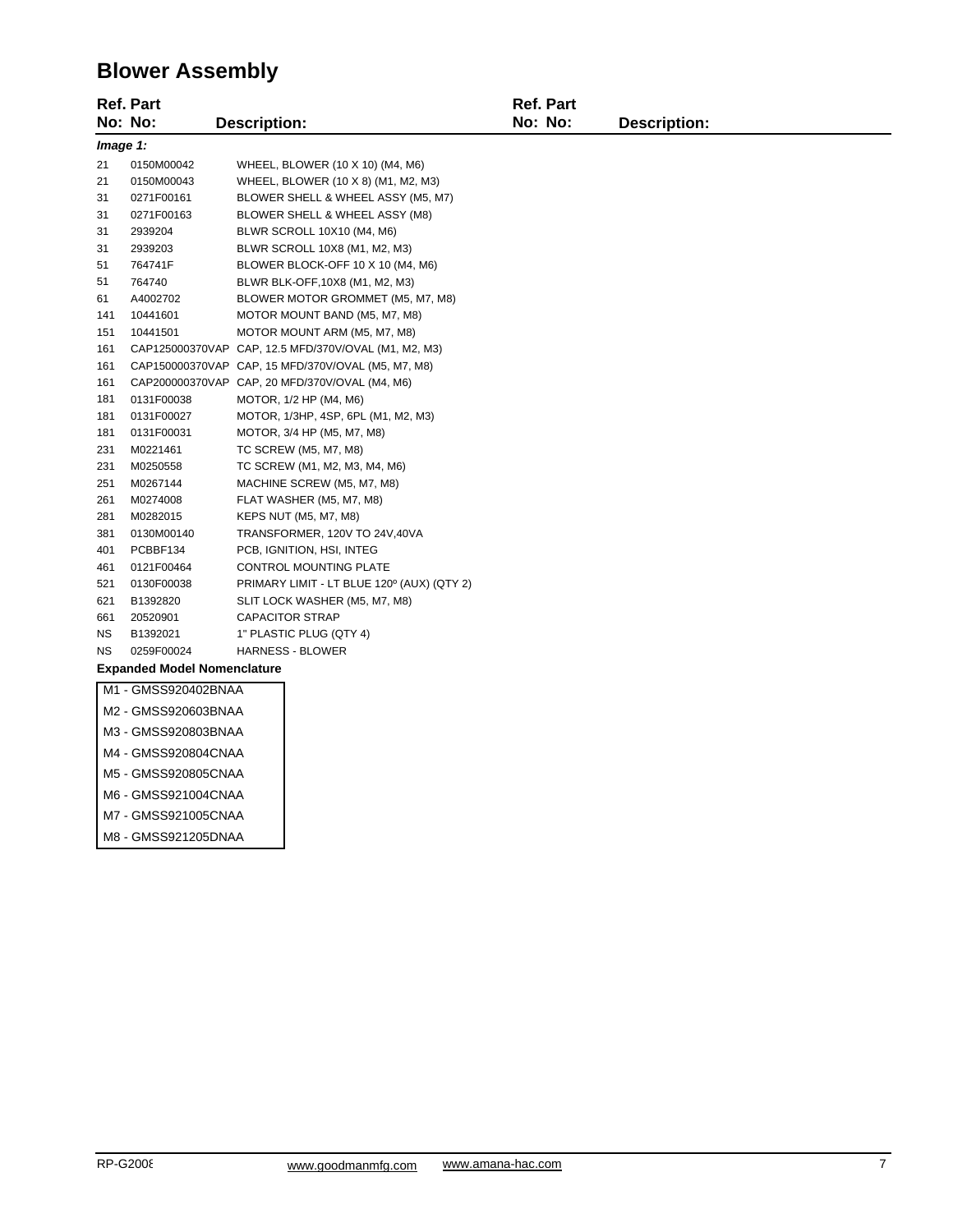## **Chassis**

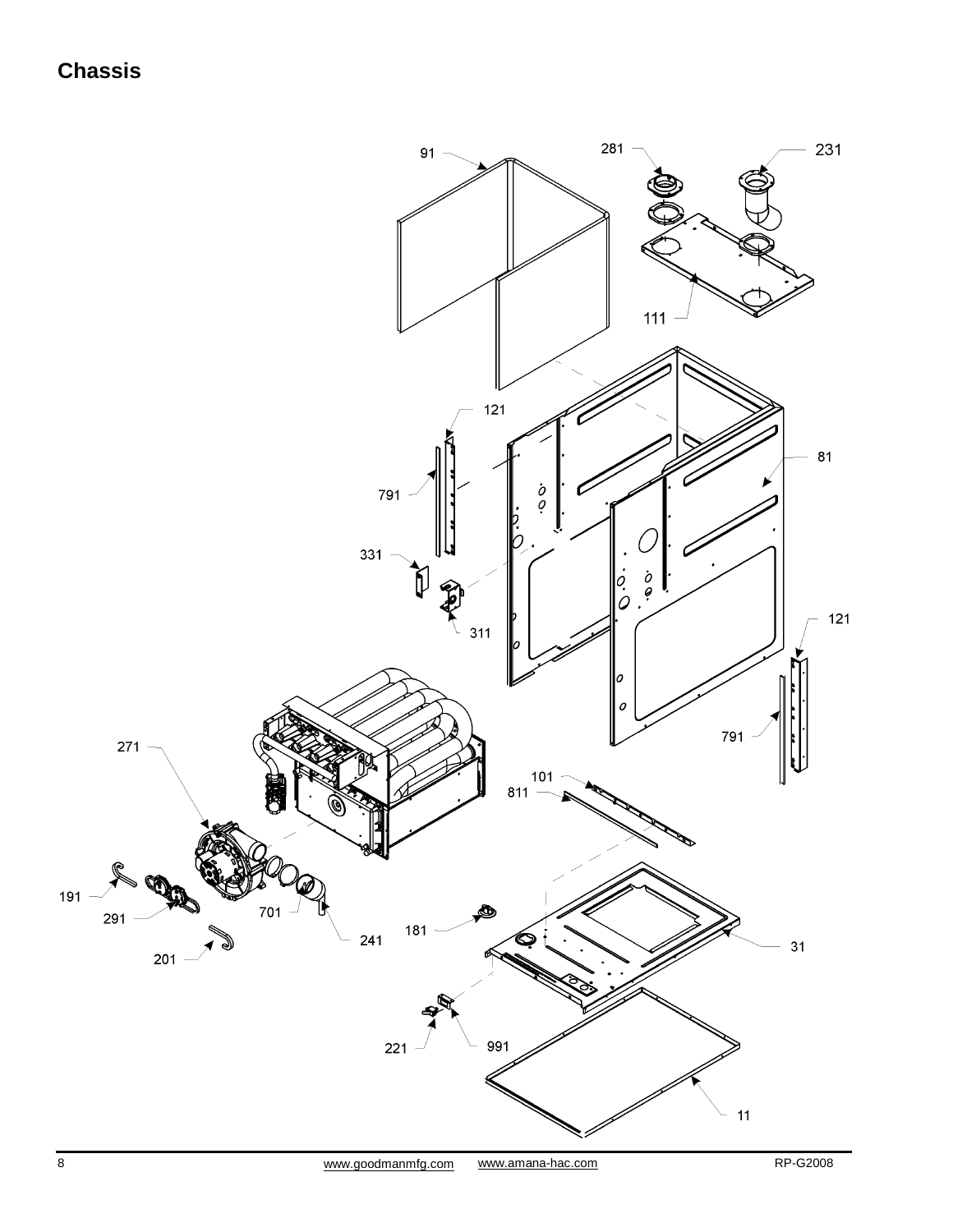## **Chassis**

|                                    | <b>Ref. Part</b>       |                                                  | <b>Ref. Part</b> |                     |  |
|------------------------------------|------------------------|--------------------------------------------------|------------------|---------------------|--|
|                                    | No: No:                | <b>Description:</b>                              | No: No:          | <b>Description:</b> |  |
| Image 1:                           |                        |                                                  |                  |                     |  |
| 11                                 | 0121F00386DG           | BASEPAN, UPFLOW PNT (M1, M2, M3)                 |                  |                     |  |
| 11                                 | 0121F00387DG           | BASEPAN, UPFLOW PNT (M4, M5, M6, M7)             |                  |                     |  |
| 11                                 | 0121F00388DG           | BASEPAN, UPFLOW PNT (M8)                         |                  |                     |  |
| 31                                 | 0121F00285             | DECK, BLOWER 17.5 (M1, M2, M3)                   |                  |                     |  |
| 31                                 | 0121F00286             | DECK, BLOWER 21 (M4, M5, M6, M7)                 |                  |                     |  |
| 31                                 | 0121F00287             | DECK, BLOWER 24.5 (M8)                           |                  |                     |  |
| 81                                 | 0121F00282             | WRAPPER, 17.5 (M1, M2, M3)                       |                  |                     |  |
| 81                                 | 0121F00283             | WRAPPER, 21 (M4, M5, M6, M7)                     |                  |                     |  |
| 81                                 | 0121F00284             | WRAPPER, 24.5 (M8)                               |                  |                     |  |
| 91                                 | 0160F00015             | INSULATION, HT EXCHANGER 17.5" (M1, M2, M3)      |                  |                     |  |
| 91                                 | 0160F00016             | INSULATION, HT EXCHANGER 21" (M4, M5, M6,<br>M7) |                  |                     |  |
| 91                                 | 0160F00017             | INSULATION, HT EXCHANGER 24.5" (M8)              |                  |                     |  |
| 101                                | 0121F00314             | ANGLE, DECK (M1, M2, M3)                         |                  |                     |  |
| 101                                | 0121F00315             | ANGLE, DECK (M4, M5, M6, M7)                     |                  |                     |  |
| 101                                | 0121F00316             | ANGLE, DECK (M8)                                 |                  |                     |  |
| 111                                | 0121F00279DG           | PAINTED TOP, FURNACE 17.5 (M1, M2, M3)           |                  |                     |  |
| 111                                | 0121F00280DG           | PAINTED TOP, FURNACE 21 (M4, M5, M6, M7)         |                  |                     |  |
| 111                                | 0121F00281DG           | PAINTED TOP, FURNACE 24.5 (M8)                   |                  |                     |  |
| 121                                | 0121F00313             | SIDE ANGLE (QTY 2)                               |                  |                     |  |
| 181                                | 0159F00042             | HARNESS-WIRING (M1, M2, M3)                      |                  |                     |  |
| 181                                | 0159F00043             | HARNESS-WIRING (M4, M5, M6, M7, M8)              |                  |                     |  |
| 191                                | 0164M00015             | PRESSURE SWITCH HOSE                             |                  |                     |  |
| 201<br>221                         | 0164M00008<br>B1370818 | PRESSURE SWITCH HOSE<br><b>INTERLOCK SWITCH</b>  |                  |                     |  |
| 231                                | 0164F00002             | FLUE PIPE W/BEND                                 |                  |                     |  |
| 241                                | 0164F00001             | ELBOW-FLUE, UPFLOW                               |                  |                     |  |
| 271                                | 0171M00001             | MOTOR-ID, BLOWER                                 |                  |                     |  |
| 281                                | 0161F00037             | COUPLING                                         |                  |                     |  |
| 291                                | 0130F00469             | PRESSURE SWITCH (-.1 / -.75) (M8)                |                  |                     |  |
| 291                                | 0130F00476             | PRESSURE SWITCH (-.1 / -.85) (M1)                |                  |                     |  |
| 291                                | 0130F00480             | PRESSURE SWITCH (-.1 / -1.2) (M2, M3, M4, M5)    |                  |                     |  |
| 291                                | 0130F00479             | PRESSURE SWITCH (-.1 / -.97) (M6, M7)            |                  |                     |  |
| 311                                | 0161F00042             | <b>JUNCTION BOX</b>                              |                  |                     |  |
| 331                                | 0161F00043             | JUNCTION BOX LID                                 |                  |                     |  |
| 701                                | M0326804               | <b>TUBE PLUG</b>                                 |                  |                     |  |
| 791                                | 0154F00015             | GASKET (QTY 2)                                   |                  |                     |  |
| 811                                | 0154F00014             | GASKET (M1, M2, M3)                              |                  |                     |  |
| 811                                | 0154F00016             | GASKET (M4, M5, M6, M7)                          |                  |                     |  |
| 811                                | 20194607               | GASKET (M8)                                      |                  |                     |  |
| 991                                | 0121F00389             | <b>BRACKET, DOOR SWITCH</b>                      |                  |                     |  |
| <b>Expanded Model Nomenclature</b> |                        |                                                  |                  |                     |  |
|                                    | M1 - GMSS920402BNAA    |                                                  |                  |                     |  |
|                                    | M2 - GMSS920603BNAA    |                                                  |                  |                     |  |
|                                    | M3 - GMSS920803BNAA    |                                                  |                  |                     |  |
| M4 - GMSS920804CNAA                |                        |                                                  |                  |                     |  |
|                                    | M5 - GMSS920805CNAA    |                                                  |                  |                     |  |
|                                    | M6 - GMSS921004CNAA    |                                                  |                  |                     |  |
|                                    | M7 - GMSS921005CNAA    |                                                  |                  |                     |  |
|                                    | M8 - GMSS921205DNAA    |                                                  |                  |                     |  |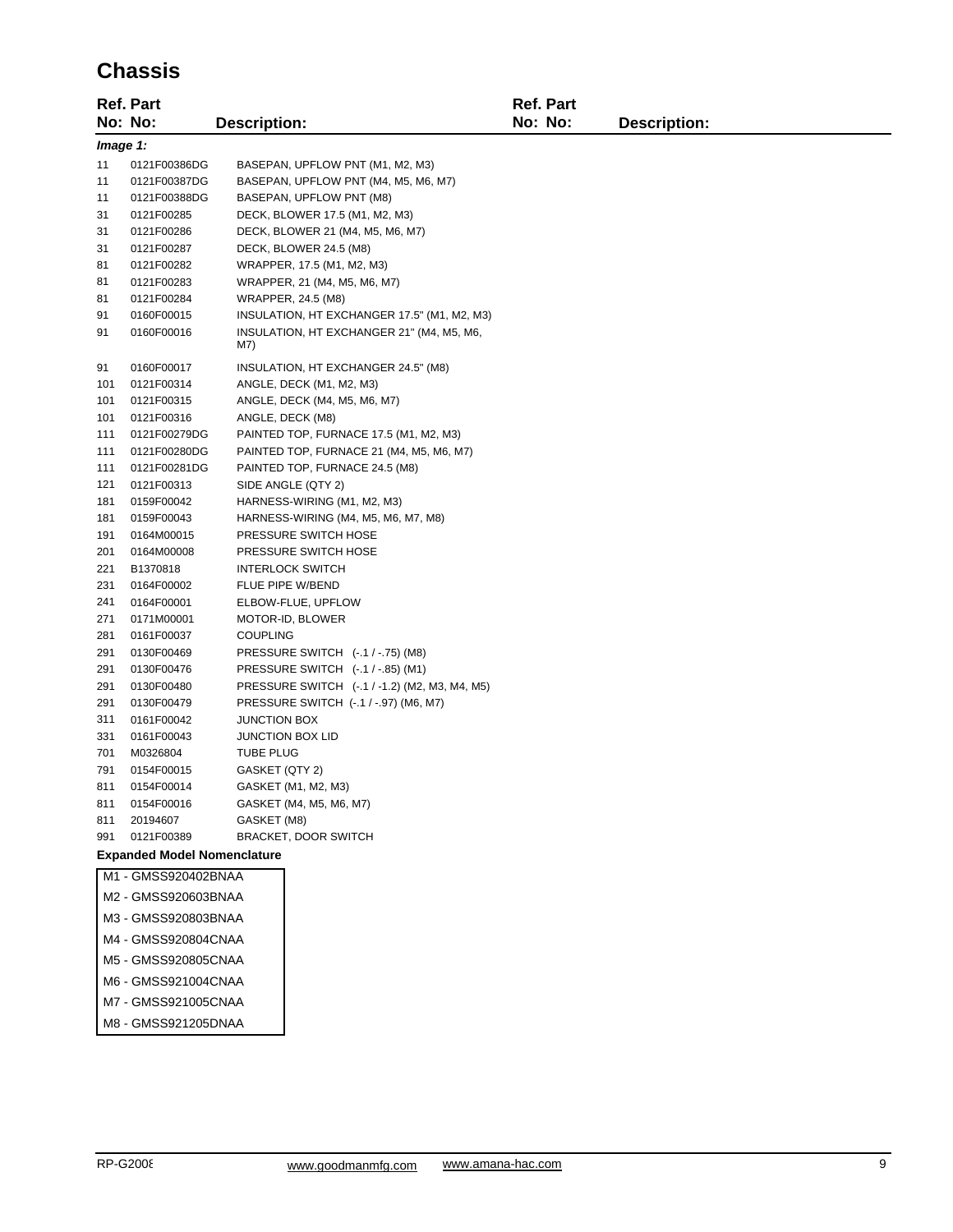# **Heat Exchanger / Manifold / Gas Valve**